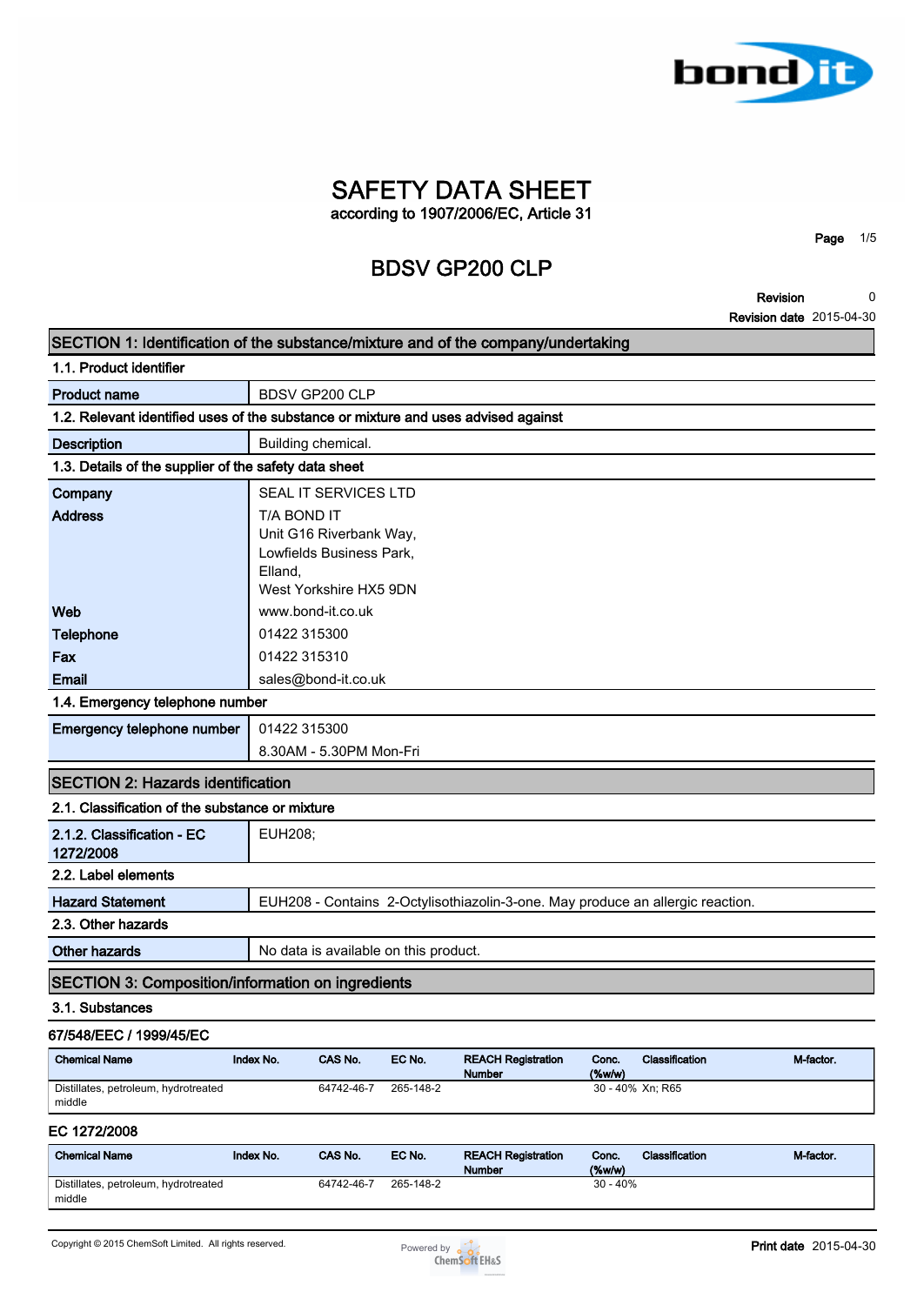#### **Revision 0**

**Revision date 2015-04-30**

| <b>SECTION 4: First aid measures</b>                              |                                                                                                                       |  |  |
|-------------------------------------------------------------------|-----------------------------------------------------------------------------------------------------------------------|--|--|
| 4.1. Description of first aid measures                            |                                                                                                                       |  |  |
| <b>Inhalation</b>                                                 | Move the exposed person to fresh air.                                                                                 |  |  |
| Eye contact                                                       | Rinse immediately with plenty of water for 15 minutes holding the eyelids open.                                       |  |  |
| <b>Skin contact</b>                                               | Wash off immediately with plenty of soap and water. Remove contaminated clothing.                                     |  |  |
| Ingestion                                                         | DO NOT INDUCE VOMITING.                                                                                               |  |  |
|                                                                   | 4.2. Most important symptoms and effects, both acute and delayed                                                      |  |  |
| <b>Inhalation</b>                                                 | May cause irritation to mucous membranes.                                                                             |  |  |
| Eye contact                                                       | May cause irritation to eyes.                                                                                         |  |  |
| <b>Skin contact</b>                                               | May cause irritation to skin.                                                                                         |  |  |
| Ingestion                                                         | May cause irritation to mucous membranes.                                                                             |  |  |
|                                                                   | 4.3. Indication of any immediate medical attention and special treatment needed                                       |  |  |
| Eye contact                                                       | Seek medical attention if irritation or symptoms persist.                                                             |  |  |
| <b>Skin contact</b>                                               | Seek medical attention if irritation or symptoms persist.                                                             |  |  |
| Ingestion                                                         | Seek medical attention if irritation or symptoms persist.                                                             |  |  |
| <b>SECTION 5: Firefighting measures</b>                           |                                                                                                                       |  |  |
| 5.1. Extinguishing media                                          |                                                                                                                       |  |  |
|                                                                   | Use extinguishing media appropriate to the surrounding fire conditions.                                               |  |  |
| 5.2. Special hazards arising from the substance or mixture        |                                                                                                                       |  |  |
|                                                                   |                                                                                                                       |  |  |
|                                                                   | Burning produces irritating, toxic and obnoxious fumes.                                                               |  |  |
| 5.3. Advice for firefighters                                      |                                                                                                                       |  |  |
|                                                                   | Wear suitable respiratory equipment when necessary.                                                                   |  |  |
| <b>SECTION 6: Accidental release measures</b>                     |                                                                                                                       |  |  |
|                                                                   | 6.1. Personal precautions, protective equipment and emergency procedures                                              |  |  |
|                                                                   | Ensure adequate ventilation of the working area.                                                                      |  |  |
| 6.2. Environmental precautions                                    |                                                                                                                       |  |  |
|                                                                   | Do not allow product to enter drains. Prevent further spillage if safe.                                               |  |  |
| 6.3. Methods and material for containment and cleaning up         |                                                                                                                       |  |  |
|                                                                   | Absorb with inert, absorbent material. Sweep up. Transfer to suitable, labelled containers for                        |  |  |
|                                                                   | disposal. Clean spillage area thoroughly with plenty of water.                                                        |  |  |
| 6.4. Reference to other sections                                  |                                                                                                                       |  |  |
|                                                                   | See section 13. Disposal Considerations for further information. See section 8. PPE for further<br>information.       |  |  |
| <b>SECTION 7: Handling and storage</b>                            |                                                                                                                       |  |  |
| 7.1. Precautions for safe handling                                |                                                                                                                       |  |  |
|                                                                   | Avoid contact with eyes and skin. Ensure adequate ventilation of the working area. Adopt best                         |  |  |
|                                                                   | Manual Handling considerations when handling, carrying and dispensing.                                                |  |  |
| 7.2. Conditions for safe storage, including any incompatibilities |                                                                                                                       |  |  |
|                                                                   | Keep in a cool, dry, well ventilated area. Keep containers tightly closed. Store in correctly labelled<br>containers. |  |  |
| 7.3. Specific end use(s)                                          |                                                                                                                       |  |  |
|                                                                   | Building chemical.                                                                                                    |  |  |
| <b>SECTION 8: Exposure controls/personal protection</b>           |                                                                                                                       |  |  |
| 8.1. Control parameters                                           |                                                                                                                       |  |  |
|                                                                   |                                                                                                                       |  |  |

**No data is available on this product.**

Copyright © 2015 ChemSoft Limited. All rights reserved.<br>
Powered by **Print date** 2015-04-30<br>
ChemSoft EH&S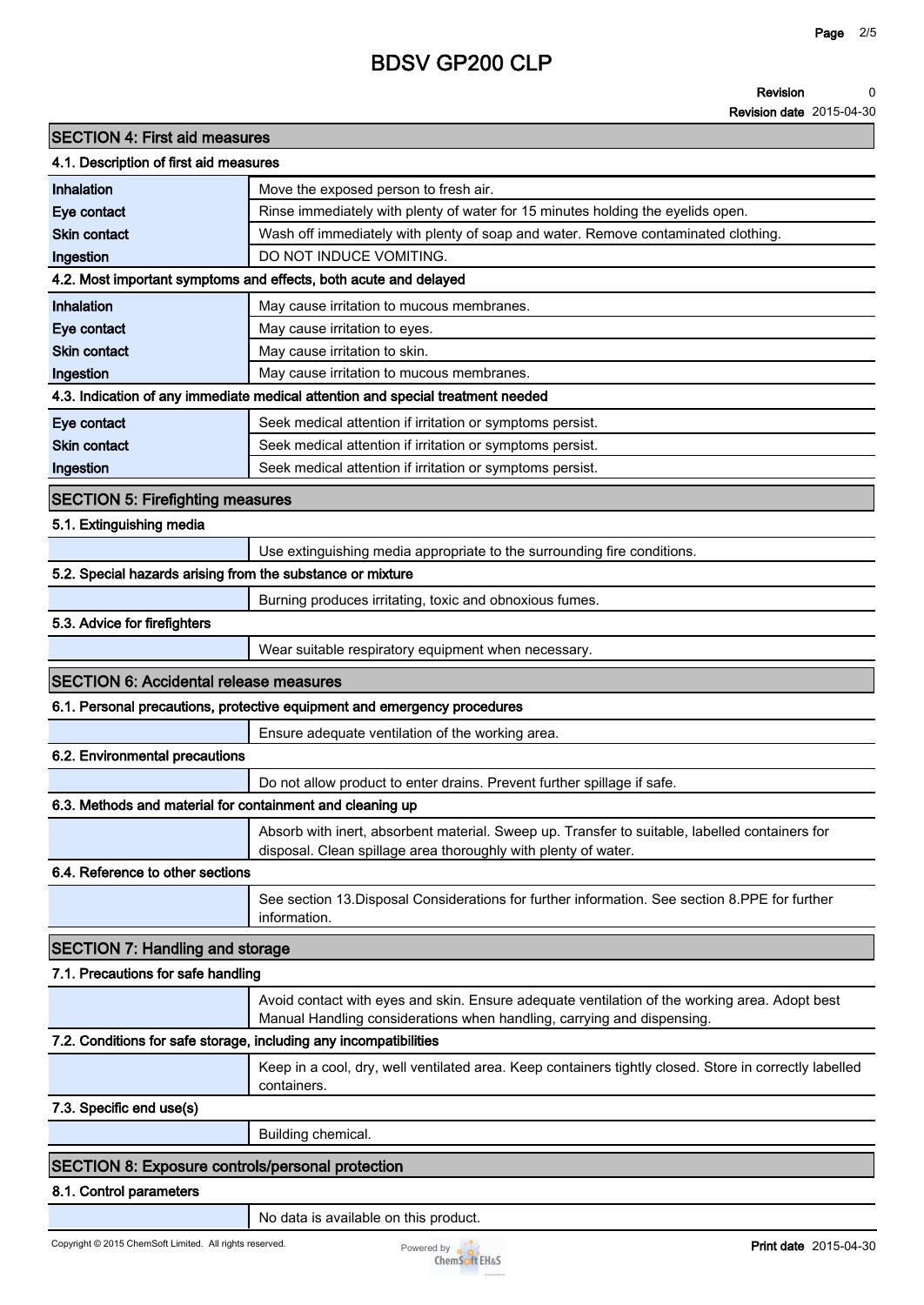#### **Revision Revision date 2015-04-30 0**

| 8.2. Exposure controls         |                                                     |
|--------------------------------|-----------------------------------------------------|
| 8.2.1. Appropriate engineering | Ensure adequate ventilation of the working area.    |
| controls                       |                                                     |
| 8.2.2. Individual protection   | Wear protective clothing.                           |
| measures                       |                                                     |
| Eye / face protection          | In case of splashing, wear Approved safety goggles. |
|                                |                                                     |

### **SECTION 9: Physical and chemical properties**

### **9.1. Information on basic physical and chemical properties**

| <b>Appearance</b> Paste                   |                                              |
|-------------------------------------------|----------------------------------------------|
|                                           | <b>Colour</b> Various                        |
|                                           | Odour Pungent                                |
|                                           | pH Not applicable.                           |
|                                           | Melting point Not applicable.                |
| Initial boiling point   No data available |                                              |
|                                           | Flash point Not applicable.                  |
| Upper Explosive Limit   No data available |                                              |
| Lower Explosive Limit   No data available |                                              |
|                                           | Relative density $0.9 - 1$ (H2O = 1 @ 20 °C) |

### **SECTION 10: Stability and reactivity**

| 10.1. Reactivity                             |                                       |
|----------------------------------------------|---------------------------------------|
|                                              | No data is available on this product. |
| 10.2. Chemical stability                     |                                       |
|                                              | Stable under normal conditions.       |
| 10.3. Possibility of hazardous reactions     |                                       |
|                                              | No data is available on this product. |
| 10.4. Conditions to avoid                    |                                       |
|                                              | No data is available on this product. |
| 10.5. Incompatible materials                 |                                       |
|                                              | No data is available on this product. |
| 10.6. Hazardous decomposition products       |                                       |
|                                              | No data is available on this product. |
| <b>SECTION 11: Toxicological information</b> |                                       |
| 11.1. Information on toxicological effects   |                                       |
| <b>Acute toxicity</b>                        | No data is available on this product. |
| Skin corrosion/irritation                    | No data is available on this product. |
| Serious eye damage/irritation                | No data is available on this product. |
| Respiratory or skin<br>sensitisation         | No data is available on this product. |
| Germ cell mutagenicity                       | No data is available on this product. |
| Carcinogenicity                              | No data is available on this product. |
| Reproductive toxicity                        | No data is available on this product. |
| <b>SECTION 12: Ecological information</b>    |                                       |
| 12.2. Persistence and degradability          |                                       |
|                                              | No data is available on this product. |
| 12.3. Bioaccumulative potential              |                                       |
|                                              | No data is available on this product. |

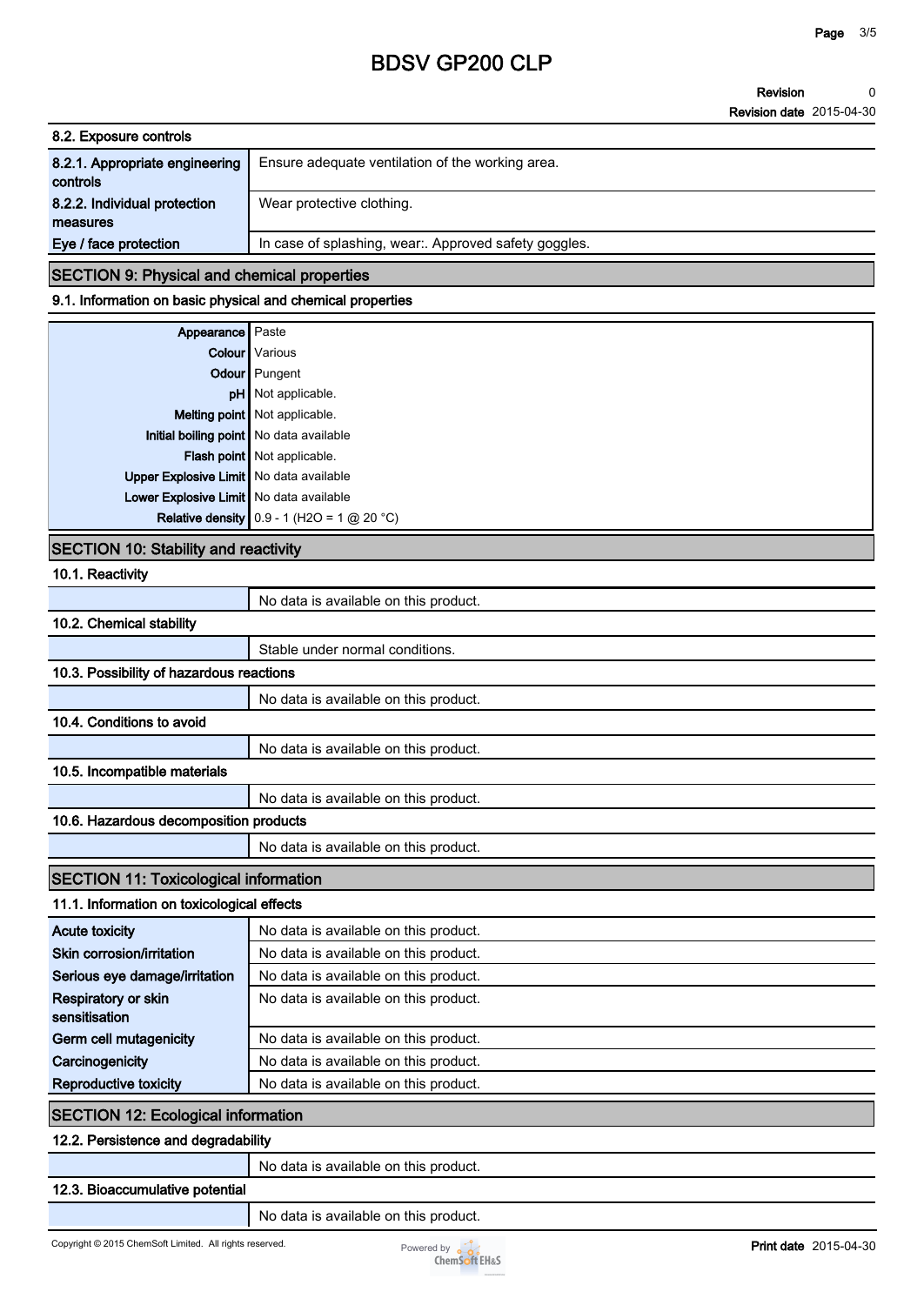#### **Revision 0**

**Revision date 2015-04-30**

|                                            | $\sim$                                                                                                                                                                                                                                                                                                                                                                                                                                                                                                                                                                                                                                                                                                                                                                                                                                                                                                                                                                                                                    |
|--------------------------------------------|---------------------------------------------------------------------------------------------------------------------------------------------------------------------------------------------------------------------------------------------------------------------------------------------------------------------------------------------------------------------------------------------------------------------------------------------------------------------------------------------------------------------------------------------------------------------------------------------------------------------------------------------------------------------------------------------------------------------------------------------------------------------------------------------------------------------------------------------------------------------------------------------------------------------------------------------------------------------------------------------------------------------------|
| 12.4. Mobility in soil                     |                                                                                                                                                                                                                                                                                                                                                                                                                                                                                                                                                                                                                                                                                                                                                                                                                                                                                                                                                                                                                           |
|                                            | No data is available on this product.                                                                                                                                                                                                                                                                                                                                                                                                                                                                                                                                                                                                                                                                                                                                                                                                                                                                                                                                                                                     |
| 12.5. Results of PBT and vPvB assessment   |                                                                                                                                                                                                                                                                                                                                                                                                                                                                                                                                                                                                                                                                                                                                                                                                                                                                                                                                                                                                                           |
|                                            | No data is available on this product.                                                                                                                                                                                                                                                                                                                                                                                                                                                                                                                                                                                                                                                                                                                                                                                                                                                                                                                                                                                     |
| 12.6. Other adverse effects                |                                                                                                                                                                                                                                                                                                                                                                                                                                                                                                                                                                                                                                                                                                                                                                                                                                                                                                                                                                                                                           |
|                                            | No data is available on this product.                                                                                                                                                                                                                                                                                                                                                                                                                                                                                                                                                                                                                                                                                                                                                                                                                                                                                                                                                                                     |
| <b>SECTION 13: Disposal considerations</b> |                                                                                                                                                                                                                                                                                                                                                                                                                                                                                                                                                                                                                                                                                                                                                                                                                                                                                                                                                                                                                           |
| 13.1. Waste treatment methods              |                                                                                                                                                                                                                                                                                                                                                                                                                                                                                                                                                                                                                                                                                                                                                                                                                                                                                                                                                                                                                           |
|                                            | Dispose of in compliance with all local and national regulations.                                                                                                                                                                                                                                                                                                                                                                                                                                                                                                                                                                                                                                                                                                                                                                                                                                                                                                                                                         |
| Disposal of packaging                      |                                                                                                                                                                                                                                                                                                                                                                                                                                                                                                                                                                                                                                                                                                                                                                                                                                                                                                                                                                                                                           |
|                                            | Do NOT reuse empty containers.                                                                                                                                                                                                                                                                                                                                                                                                                                                                                                                                                                                                                                                                                                                                                                                                                                                                                                                                                                                            |
| <b>SECTION 14: Transport information</b>   |                                                                                                                                                                                                                                                                                                                                                                                                                                                                                                                                                                                                                                                                                                                                                                                                                                                                                                                                                                                                                           |
| 14.6. Special precautions for user         |                                                                                                                                                                                                                                                                                                                                                                                                                                                                                                                                                                                                                                                                                                                                                                                                                                                                                                                                                                                                                           |
|                                            | No data is available on this product.                                                                                                                                                                                                                                                                                                                                                                                                                                                                                                                                                                                                                                                                                                                                                                                                                                                                                                                                                                                     |
|                                            | 14.7. Transport in bulk according to Annex II of MARPOL 73/78 and the IBC Code                                                                                                                                                                                                                                                                                                                                                                                                                                                                                                                                                                                                                                                                                                                                                                                                                                                                                                                                            |
|                                            | No data is available on this product.                                                                                                                                                                                                                                                                                                                                                                                                                                                                                                                                                                                                                                                                                                                                                                                                                                                                                                                                                                                     |
| <b>ADR/RID</b>                             |                                                                                                                                                                                                                                                                                                                                                                                                                                                                                                                                                                                                                                                                                                                                                                                                                                                                                                                                                                                                                           |
|                                            | The product is not classified as dangerous for carriage.                                                                                                                                                                                                                                                                                                                                                                                                                                                                                                                                                                                                                                                                                                                                                                                                                                                                                                                                                                  |
| <b>IMDG</b>                                |                                                                                                                                                                                                                                                                                                                                                                                                                                                                                                                                                                                                                                                                                                                                                                                                                                                                                                                                                                                                                           |
|                                            | The product is not classified as dangerous for carriage.                                                                                                                                                                                                                                                                                                                                                                                                                                                                                                                                                                                                                                                                                                                                                                                                                                                                                                                                                                  |
| <b>IATA</b>                                |                                                                                                                                                                                                                                                                                                                                                                                                                                                                                                                                                                                                                                                                                                                                                                                                                                                                                                                                                                                                                           |
|                                            | The product is not classified as dangerous for carriage.                                                                                                                                                                                                                                                                                                                                                                                                                                                                                                                                                                                                                                                                                                                                                                                                                                                                                                                                                                  |
| <b>Further information</b>                 |                                                                                                                                                                                                                                                                                                                                                                                                                                                                                                                                                                                                                                                                                                                                                                                                                                                                                                                                                                                                                           |
|                                            | The product is not classified as dangerous for carriage.                                                                                                                                                                                                                                                                                                                                                                                                                                                                                                                                                                                                                                                                                                                                                                                                                                                                                                                                                                  |
| <b>SECTION 15: Regulatory information</b>  |                                                                                                                                                                                                                                                                                                                                                                                                                                                                                                                                                                                                                                                                                                                                                                                                                                                                                                                                                                                                                           |
|                                            | 15.1. Safety, health and environmental regulations/legislation specific for the substance or mixture                                                                                                                                                                                                                                                                                                                                                                                                                                                                                                                                                                                                                                                                                                                                                                                                                                                                                                                      |
| <b>Regulations</b>                         | REGULATION (EC) No 1907/2006 OF THE EUROPEAN PARLIAMENT AND OF THE COUNCIL<br>of 18 December 2006 concerning the Registration, Evaluation, Authorisation and Restriction of<br>Chemicals (REACH), establishing a European Chemicals Agency, amending Directive 1999/45/EC<br>and repealing Council Regulation (EEC) No 793/93 and Commission Regulation (EC) No 1488/94<br>as well as Council Directive 76/769/EEC and Commission Directives 91/155/EEC, 93/67/EEC,<br>93/105/EC and 2000/21/EC. COMMISSION REGULATION (EU) No 453/2010 of 20 May 2010<br>amending Regulation (EC) No 1907/2006 of the European Parliament and of the Council on the<br>Registration, Authorisation and Restriction of Chemicals (REACH), establishing a European<br>Chemicals Agency, amending Directive 1999/45/EC and repealing Council Regulation (EEC) No<br>793/93 and Commission Regulation (EC) No 1488/94 as well as Council Directive 76/769/EEC and<br>Commission Directives 91/155/EEC, 93/67/EEC, 93/105/EEC and 2000/21/EC. |
| <b>Further information</b>                 |                                                                                                                                                                                                                                                                                                                                                                                                                                                                                                                                                                                                                                                                                                                                                                                                                                                                                                                                                                                                                           |
|                                            | No Significant Hazard.                                                                                                                                                                                                                                                                                                                                                                                                                                                                                                                                                                                                                                                                                                                                                                                                                                                                                                                                                                                                    |
| <b>SECTION 16: Other information</b>       |                                                                                                                                                                                                                                                                                                                                                                                                                                                                                                                                                                                                                                                                                                                                                                                                                                                                                                                                                                                                                           |
| Other information                          |                                                                                                                                                                                                                                                                                                                                                                                                                                                                                                                                                                                                                                                                                                                                                                                                                                                                                                                                                                                                                           |
| Text of risk phrases in Section<br>3       | R65 - Harmful: may cause lung damage if swallowed.                                                                                                                                                                                                                                                                                                                                                                                                                                                                                                                                                                                                                                                                                                                                                                                                                                                                                                                                                                        |
| <b>Further information</b>                 |                                                                                                                                                                                                                                                                                                                                                                                                                                                                                                                                                                                                                                                                                                                                                                                                                                                                                                                                                                                                                           |

**The information supplied in this Safety Data Sheet is designed only as guidance for the safe use, storage and handling of the product. This information is correct to the best of our knowledge and**